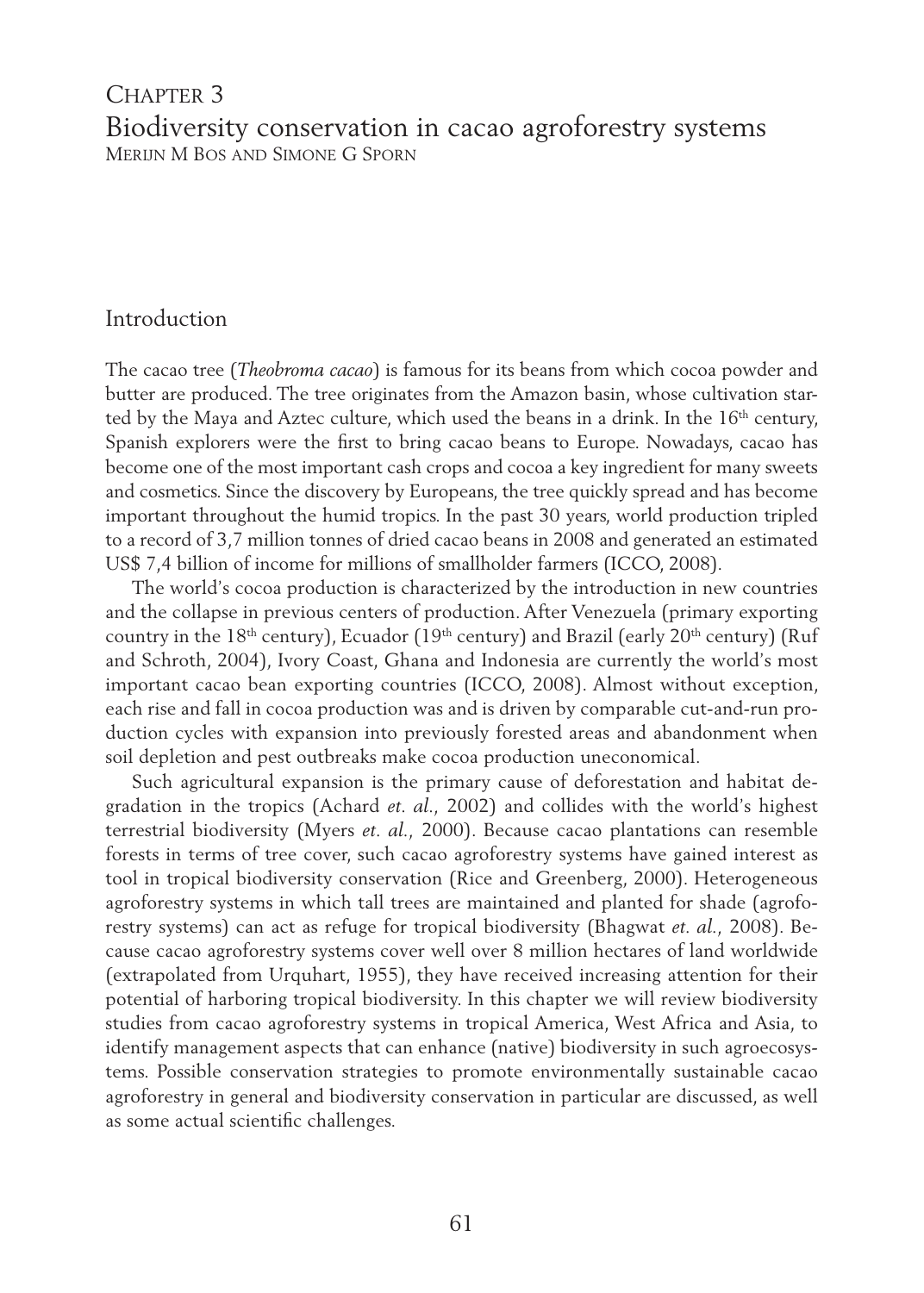# Cacao agroforestry systems

The natural habitat of the cacao tree is the understory of humid lowland rainforests in the Amazon basin, which explains the need of shade of cultivated cacao trees at least at a young stage (Urquhart, 1955). Cacao agroforestry systems that have reached the productive stage vary widely in terms of management intensity and the presence, density and composition of shade tree stands (Figure 1).

In all cocoa producing regions, agroforestry systems can be found that have dense shade cover (>60%) provided by a diversity of trees that remains from the previous rainforest cover (*e.g*., Bos *et. al.,* 2007; Faria *et. al.,* 2007; Sonwa *et. al.,* 2007). Such structurally rich "chocolate forests" are a common pioneer form of agricultural land use after expansion into pristine rainforests. As such, these "rustic" agroforestry systems are a sustainable alternative to slash-and-burn practices in which all forest cover is lost previous to agricultural expansion (Rice and Greenberg, 2000). However, the key reason of expansion into forestland is that it is more lucrative than replanting in existing plantations because of cheaper labour and the presence of soil nutrients (the "forest rent"; Ruf and Schroth, 2004), which makes the expansion of cocoa production one of the causes of ongoing forest degradation.

Cacao trees can very well be intercropped with other cash or food crops, which thus form heterogeneous and biodiverse agroforestry systems. Because it takes 3-6 years before cacao trees become productive, intercropping is an existential necessity for many smallholder farmers to grow food and generate income for the time cacao trees are not yet productive. Examples are vegetables (*e.g.*, cassava), spices (*e.g.*, peppers, vanilla), timber and



*Figure 1: Cacao agroforestry systems are characterized by the presence/absence and composition of shade tree stands. A – Agroforestry systems with dense shade cover (>60%) provided by a diversity of trees that remain from the previous rainforest cover. B – Agroforestry systems with a shade tree stand that consists of planted or secondarily grown timber and fruit trees such as teak, avocado and palms. C – Agroforestry systems with shade tree stands planted for various benefits to the cacao crop, such as leguminous tree species for their nitrogen fertilizing effects on soils.*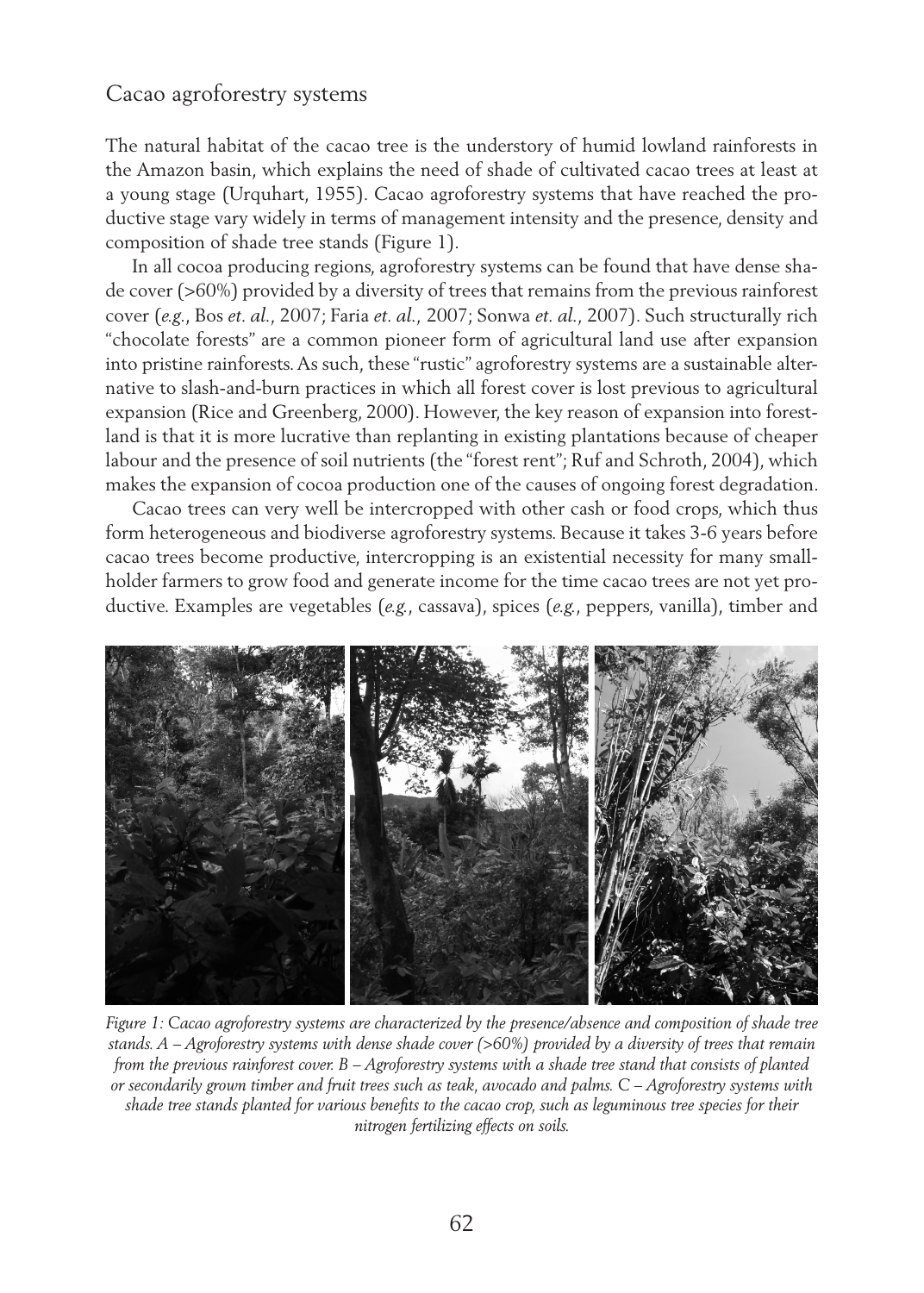fruit trees (*e.g*., teak, avocado, sugar palm). This type of cacao agroforests is most common after previous forms of agricultural use (*e.g*., rice paddies, cornfields, coffee plantations, oil palm plantations).

Shade trees can also be maintained for various benefits to the agroecosystem. Leguminous tree species (*e.g*., *Erythrina* spp, *Gliricidia* spp and *Inga* spp) are widely used for their nitrogen fixation from atmospheric nitrogen. In Indonesia, *Erythrina* and *Gliricidia* trees reportedly resulted in a N-fertilization of soils of up to 69 kg/ha/year (Anhar, 2005). In Perú, shade trees were even successfully used for the rehabilitation of cacao agroforests where production stagnated after soil depletion (Kraus and Soberanis, 2001). In addition, shade tree stands in cacao agroforests have been related to lower pest pressures (Beer *et. al.,* 1998), high carbon storage and sequestration (Verchot *et. al.,* 2007), microclimate stabilization (Sporn *et. al.,* 2009) and soil protection against heavy rainfall (Dietz *et. al.,* 2006).

Alarmingly, shade tree removal is currently inherent to cocoa production cycles. The removal of shade when plantations become productive is predicted to increase productivity in the short term (Zuidema *et. al.,* 2005) and leads to increasingly dominant zeroshade cacao monocultures in all major cocoa producing regions. In the long term, however, shade removal is a recognized threat to the productivity of cacao plantations and is arguably one of the main causal factors underlying the cut-and-run cycles of cacao booms and busts (Ruf and Schroth, 2004).

# Biodiversity preserved in cacao agroforests and related agroforestry management

The world's most important cocoa producing regions collide with the world's most important terrestrial biodiversity hotspots (Myers *et. al.,* 2000). These hotspots make up less than 5% of the Earth's land cover, but harbor more than half of all known animal and plant species. In the tropics, these species are mostly confined to rainforests that in the past 50 years lost over half of their land cover (Millennium Ecosystem Assessment, 2005), which poses an unprecedented threat to tropical biodiversity. In landscapes that are dominated by deforestation, agroforestry systems such as shaded cacao plantations may be the major remaining land cover that resembles that of forests in terms of tree cover.

Because of the heterogeneous and forest-like systems in which cacao can be grown, these agroecosystems are recognized by conservation biologists as important element in biodiversity conservation (Rice and Greenberg, 2000; Bhagwat *et. al.,* 2008). Since the 1990s, conservation biologists have assessed the potential role of the different types of cacao agroforests for the conservation of tropical biodiversity in general and for native biodiversity in particular.

#### *Trees*

Cacao agroforestry systems are characterized by their tree stands. In the understory, the agroforestry systems are dominated by cacao, but in the higher canopy strata, the stands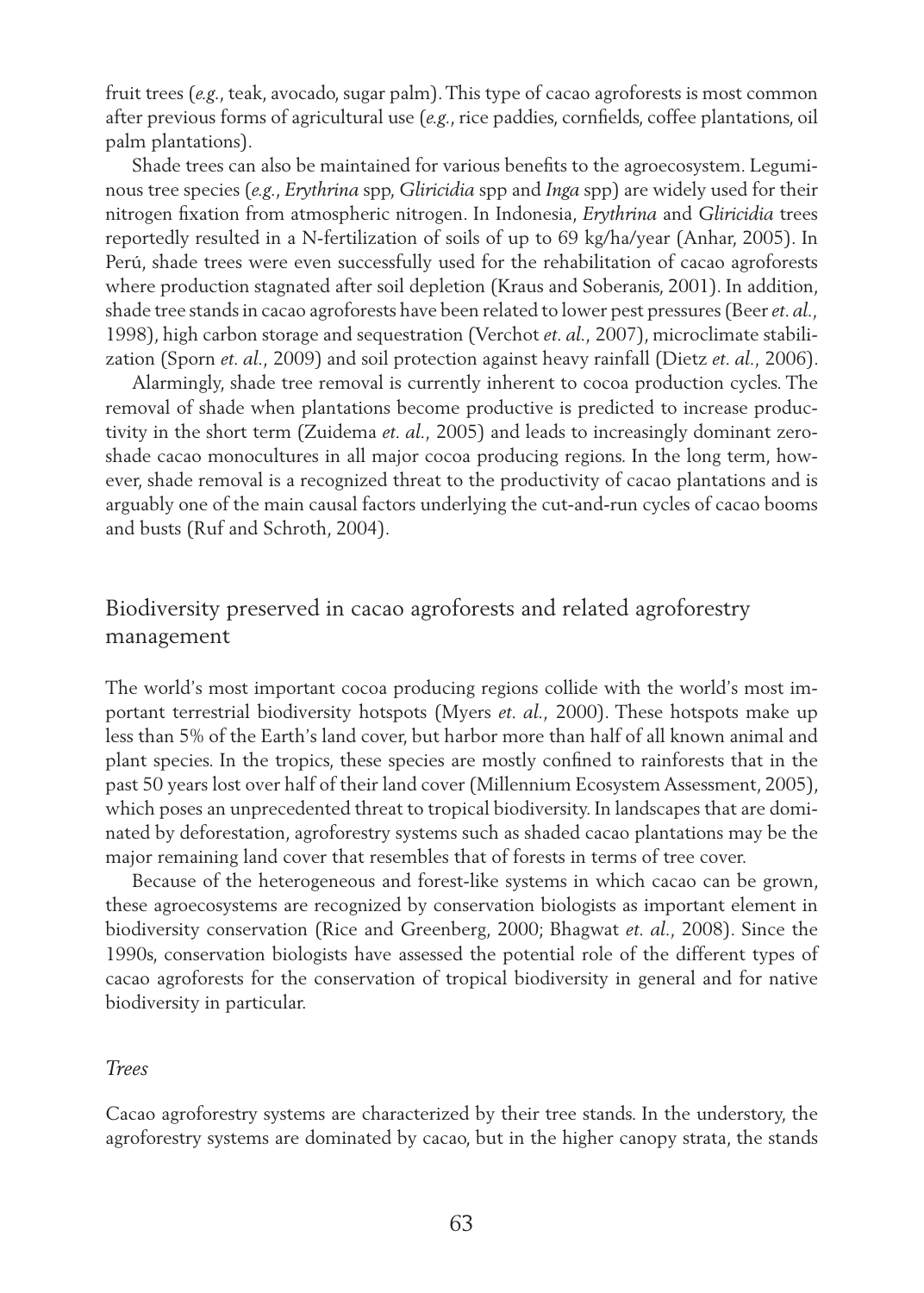are represented by a large variety of trees that consist of forest remnants, secondarily grown trees, or planted timber, fruit and nitrogen fixing trees. Depending on management and land-use history, plantations differ greatly in terms of tree species richness and composition. On 0.25 ha study sites in Indonesia, Gradstein *et. al.,* (2007) found a decrease from an average of 21 non-cacao tree species in plantations shaded by forest remnants to less than 10 species in plantations where shade trees were planted. Cacao plantations with a variety of fruit and timber trees inter-cropped, had on average 19 tree species per 0.25 ha.

The proportion of native tree species in shade tree stands generally decreases with increasing age of active plantations, market access and land-use intensity. As soon as farmers put more production pressure on the plantations, native shade trees that remain from previous forest cover are steadily removed or replaced by species for fruit and timber production, which are mostly non-native to the area (Gradstein *et. al.,* 2007; Sonwa *et. al.,* 2007). In Cameroon, Hervé and Vidal (2008) found on average 11 tree species in old growth cacao agroforests, which decreased in tree species richness and diversity with increasing plantation age and management intensity for which they calculated a "management intensity index". Conversely, abandonment can result in a relative increase of native tree species. Sambuichi *et. al.,* (2007) reported a marked increase of total tree species richness up to over 100 species per hectare with increasing time since abandonment of the "cabrucas", the chocolate forests in Bahia, Brazil.

Shade removal is common practice when cacao trees reach the mature stage. Shade tree stands diminish by natural processes (lack of tree recruitment) as well as active removal by cutting, burning and girdling (removing a complete strip of bark). Tree biodiversity decreases when shade thinning proceeds. Shade tree stands could gain complexity by replanting and by assuring sufficient recruitment of saplings as older trees fall out. Such shade tree planting programmes can be part of sustainable cacao programmes to avert deforestation into reforestation through cacao agroforestry (Ruf, 2001).

### *Herb layer*

In cacao agroforestry systems, herbaceous vegetation mostly consists of weeds and weeding is a common practice by cacao farmers. Multi-taxa comparisons of flora and fauna revealed no relation of the herb layer vegetation to overall diversity or species composition of other groups (Clough *et. al.,* 2009; Kessler *et. al.,* 2009), except for conservation of native amphibians and reptiles in the leaf litter layer (Wanger *et. al.,* 2009).

Ramadhanil *et. al.,* (2008) compared the herb layer of shaded cacao agroforestry systems with that of forest sites in Indonesia. Herb species richness in the cacao agroforestry systems was about three times as high in cacao agroforests (35 species per 40  $\mathrm{m}^2$ ) than in the nearby undisturbed rainforest sites, most likely due to the thinner canopy cover that allows more sunlight to reach lower vegetation layers. Interestingly, cacao agroforests with shade tree stands that remained from previous forest cover had herb layers that showed most similarity with that of the rainforest sites. Species composition changed drastically from plant communities dominated by various families in the forest sites to communities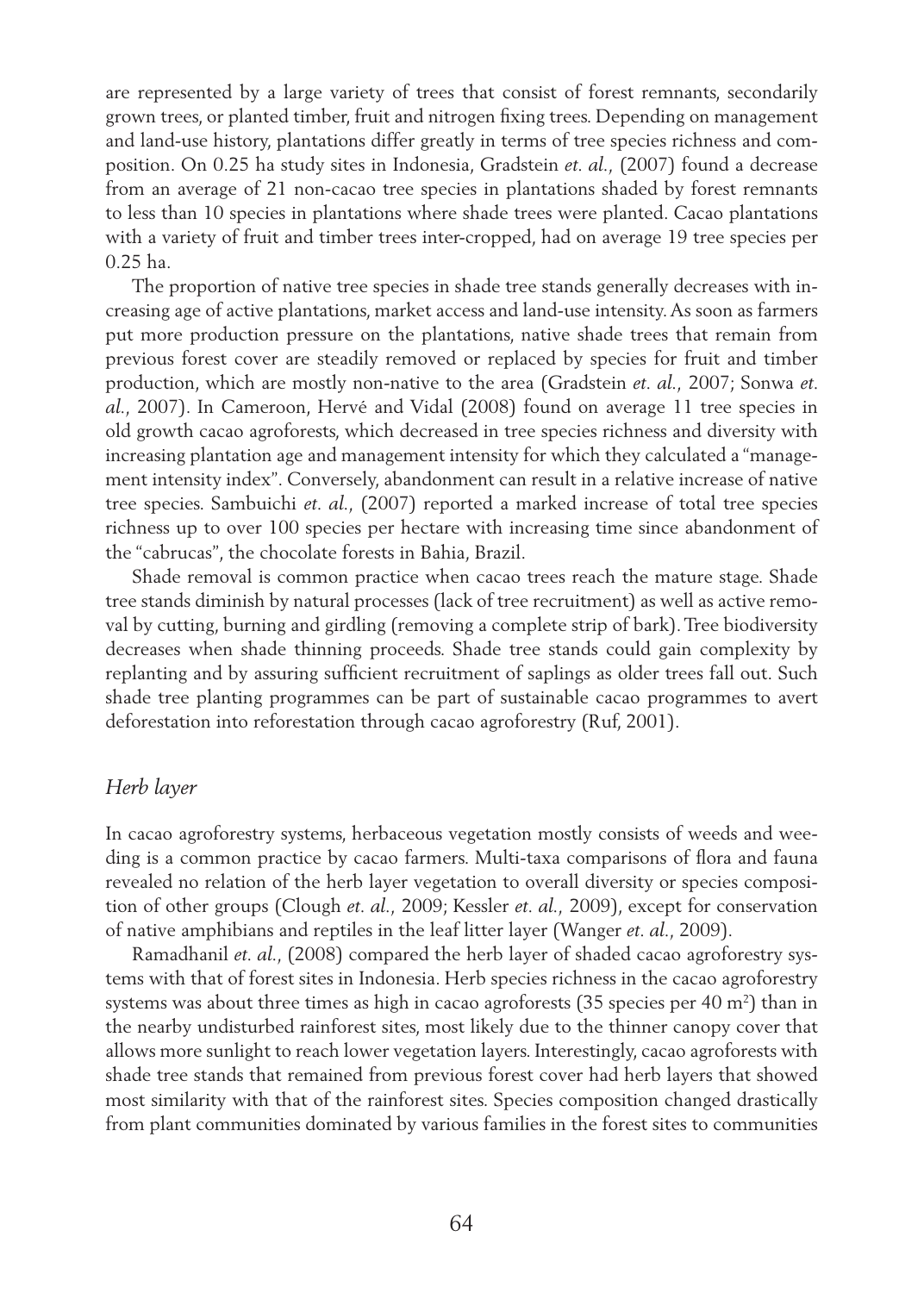predominantly consisting of Asteraceae, Poaceae and several invasive species in the cacao agroforestry systems with planted shade trees.

### *Epiphytes*

With thousands of species worldwide, epiphytes are the most diverse group of plants in tropical rainforests (Kress, 1986; Gentry and Dodson, 1987; Kelly *et. al.,* 2004). In response mechanisms to environmental change, non-vascular epiphytes (lichens, bryophytes), due to the lack of a protective cuticle, are highly sensitive to changes in the microclimate compared to vascular epiphytes (*e.g.*, ferns, bromeliads). For example, Andersson and Gradstein (2005) found a decrease in richness and diversity of non-vascular epiphytes along a gradient of increasing management intensity in Ecuadorian cacao agroforestry systems. Ariyanti *et. al.,* (2008) found that the species composition of non-vascular epiphytes on tree trunks in rainforests and nearby cacao agroforests differed greatly as richness of true mosses decreased, whereas lichens showed no response. On the island of Sulawesi, Indonesia, Sporn *et. al.,* (2009) found that changes in species composition of non-vascular epiphytes in cacao agroforestry systems were driven by changes in humidity and temperature that in turn resulted from shade tree thinning and removal. Species composition changed in that specialist species native to or even endemic for the rainforests of Sulawesi decreased, whereas pantropic moss species increased.

While vascular epiphytes on tree trunks seem to cope better with changes related to land use intensification, richness and diversity of vascular epiphytes can decrease dramatically when old and tall shade trees are removed (Haro-Carrión *et. al.,* 2009). If shade trees are removed, agroforests can not provide a substitute habitat for these specialist species. Thus, the suitability of cacao agroforests for local non-vascular and vascular epiphytic flora strongly depends on the type of shade management (Zotz and Bader, 2009).

Cacao trees can be richly covered with epiphytes and damage to host trees ("epiphtosis") has been reported, although for epiphytic flora dominated by mosses, no negative effect on cacao tree functioning has been detected (Sporn *et. al.,* 2009). Nevertheless, cacao farmers are trained to remove the often dense layers of non-vascular epiphytes, which may thus pose a threat to this important aspect of native tropical flora in cacao plantations. Moreover, Sporn *et. al.,* (2009) even detected a slight positive effect of epiphyte layers on the fruit-set of cacao, which might point at the benevolent microclimate around epiphytes for cacao's primary pollinators. Bromeliads are vascular epiphytes that store water and have been proved to provide a nesting site for the ceratopogonid midges that pollinate cacao (Fish and Soria, 1978).

# *Mammals*

Protected mammal species are often considered "flagship species" of which the presence is a conservation priority. Based on animal tracks, Harvey *et. al.,* (2005) found that mammal abundance in cacao agroforests can remain as high as in rainforests. However, species richness did decline in agroforests, most likely due to a combination of lacking food resour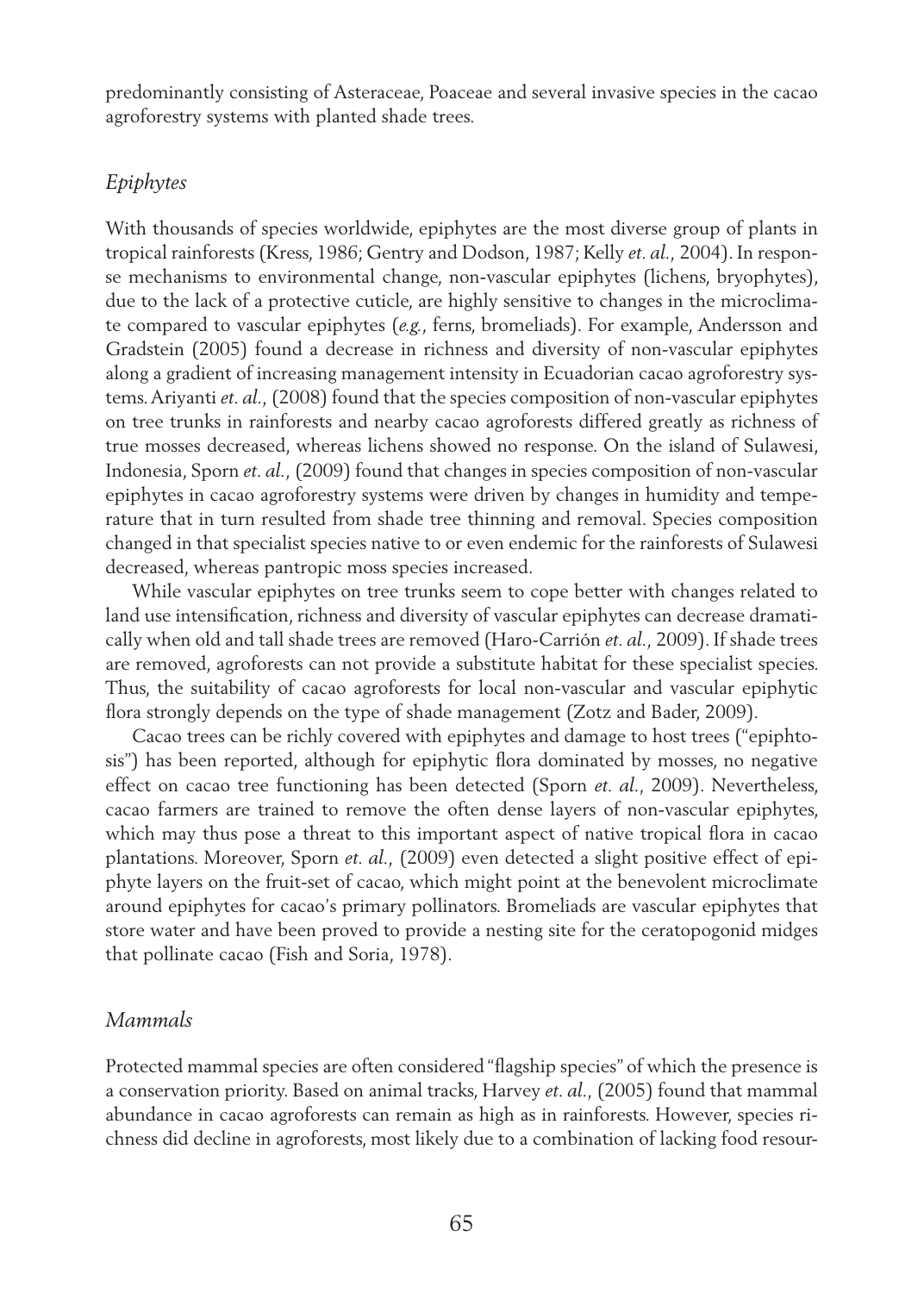ces and higher hunting pressures. The latter may in part can be an effect from farmers' suspicion that mammals, such as monkeys and rats, are primary cacao pests (Arlet and Molleman, 2010).

Cacao agroforests can harbor significant mammal populations, which has been illustrated by Muñoz *et. al.,* (2006) who studied a group of howler monkeys (*Alouatta palliata*) in a Mexican cacao plantation. For decades, these monkeys lived solely from 16 out of 32 shade tree species in the 8 ha plantation. Their presence was not associated with reduced productivity of the cacao trees as the monkeys primarily fed on shade tree foliage. Similarly, Cassano *et. al.,* 2011 reported the Brazilian "cabrucas" as a preferred habitat of the endangered maned sloth (*Bradypus torquatus*), primarily due to the diverse and dense shade tree stands that included forest tree species.

The protection of single "flagship" mammal species necessitates the conservation of other important biodiversity for resources and shelter. For example, Vaughan *et. al.,* (2007) identified over 100 tree species that were used by only two protected sloth species in Costa Rican cacao agroforests, indicating that in order to preserve these two species, a high amount and diversity of trees has to be maintained as well, which in turn may provide habitat to high numbers of other species.

Only few mammal groups inhabiting cacao agroforests, such as bats and other small mammals, have high enough numbers of species to be included in biodiversity research on this type of land-use. Therefore, mammalian biodiversity research in cacao agroforests has concentrated on these animal groups. In cacao agroforests on the island of Sulawesi, Indonesia, Weist *et. al.,* (2009) recorded eight species of rats, four of which were endemic to Sulawesi. Interestingly, the native rat species tended to decline with increasing forest distance, whereas occurrence of introduced species was not related to forest distance. In a selection of Brazilian "cabruca" cacao agroforests, Faria *et. al.,* (2006, 2007) observed 44 species of bats, with richness declining with fragmentation of the forest-agroforest mosaic.

Because mammals in cacao agroforests (particularly rodents) can consume fruits of the cacao tree as well, some native and even endemic species are considered as cacao pests (Entwistle, 1972; Bhat *et. al.,* 1981). Conversely, mammals that primarily feed on the leaves of shade trees can be beneficiary to the agroecosystem in their "pruning" effect on the shade cover and the soil fertilizing effects of their excrements (Muñoz *et. al.,* 2006).

#### *Birds*

Dense and diverse shade tree stands in cacao agroforests can harbor high bird species richness. Particularly canopy roaming and frugivorous species can very well cope with cacao agroforests. In a survey by van Bael *et. al.,* (2007) in Panamá, densely shaded cacao agroforests harbored 188 bird species, whereas in the same survey only 148 species were recorded in nearby forest sites. This is in support of results from the Brazilian "cabruca" cacao plantations, where the dense and diverse shade tree stands harbored more birds and bird species than the canopies of nearby natural forest sites (Faria *et. al.,* 2006).

Estrada and Coates-Estrada (2005) compared agroforestry systems (including dense shade cacao agroforests) with forests and zero-shade pastures and found that agroforestry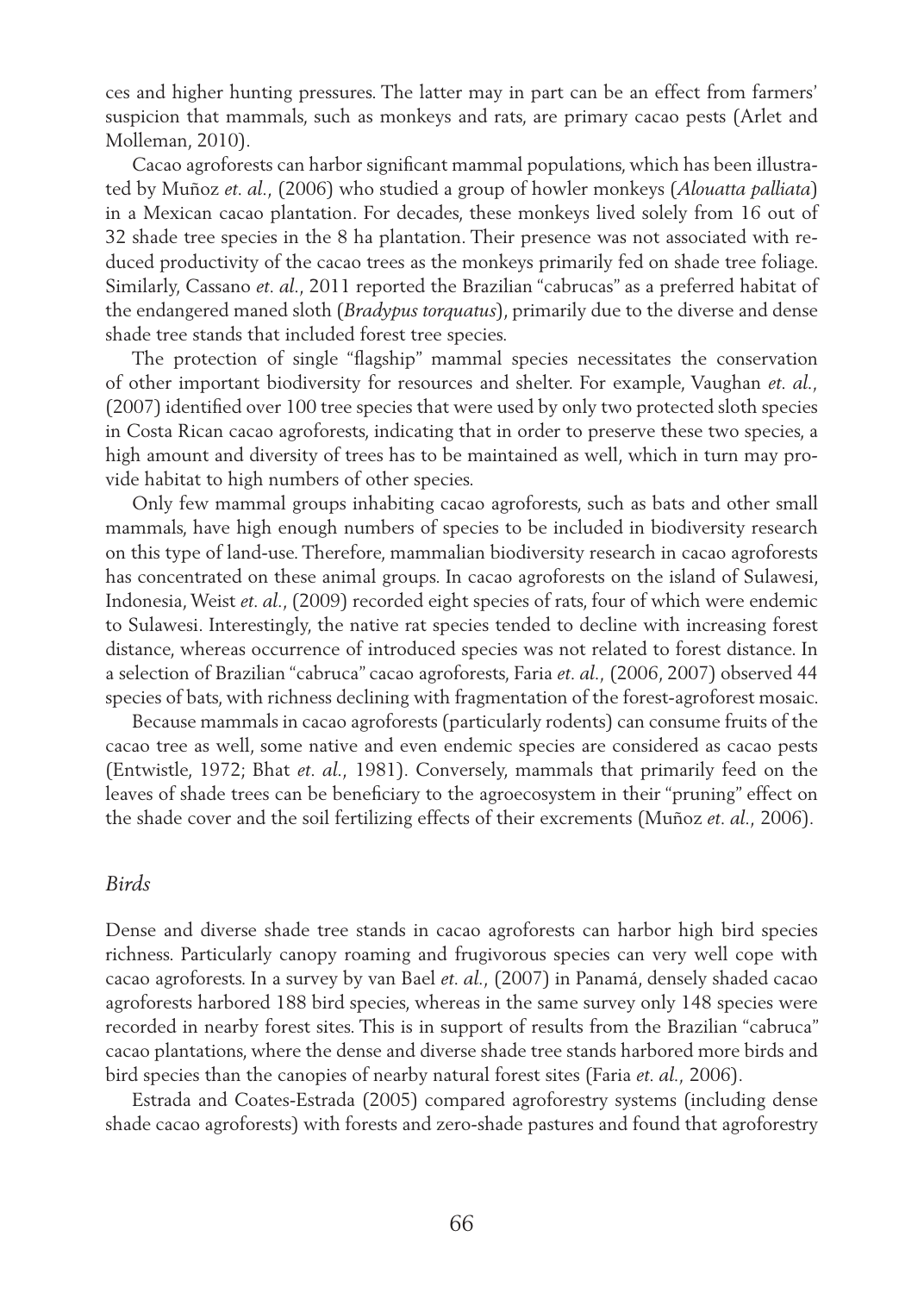systems indeed preserve levels of species richness that resemble and even exceed that of natural forests, but that species richness declines drastically in other, less shaded forms of agriculture. This key-role of shade trees in the conservation of tropical birds has also been shown on the island of Sulawesi, Indonesia, where bird species richness declined with 80% from forests to cacao agroforests with few planted leguminous trees (Waltert *et. al.,* 2004).

Nevertheless, transition from forest to cacao agroforests does result in changes in species composition. In Panamá, the transition was particularly caused by a decline of understory bird species and favored migratory bird species (van Bael *et. al.,* 2007). In Brazil, the transition caused a shift in bird species assemblages from habitat specialists to habitat generalists (Faria *et. al.,* 2006), which have lower priority from a conservation point of view. Similarly, Clough *et. al.,* (2009) showed a decline in forest specialists in response to increasing distance from forests on Sulawesi. In that study, granivorous bird species were the only group that increased in abundance and richness in cacao agroforests that were more isolated from natural forest sites.

Most bird species in cacao agroforests are insectivores and frugivores (Waltert *et. al.,* 2004, Faria *et. al.,* 2006; Clough *et. al.,* 2009) but there are no known records of birds feeding on cacao itself. In cacao agroforests, birds have even been linked to lower densities of herbivorous invertebrates on cacao trees and were therefore accredited pest reducing properties (van Bael *et. al.,* 2007).

#### *Amphibians and reptiles*

Only few biodiversity studies have been carried out in cacao agroforests that included amphibians and reptiles, despite the endangered status of particularly amphibian species (Stuart *et. al.,* 2004). For example, after 35 years of observations, Whitfield *et. al.,* (2007) reported a 75% decline of leaf-litter dwelling amphibians and reptiles in Costa Rican rainforests.

Parallel to the sharp declines in Costa Rican rainforests, Whitfield *et. al.,* (2007) reported a remarkably constant richness and even a slight increase of amphibians and reptiles in nearby abandoned cacao plantations. Although these plantations were abandoned for at least two decades, the contrasting trends could be explained by the fact that cacao trees have several leaf flushing events each year, contributing to a greater leaf litter accumulation while litter accumulation in the natural forest sites decreased, possibly due to effects of climate change (Whitfield *et. al.,* 2007).

Other factors that stimulate the herpetofauna in cacao agroforestry systems are the presence of branch piles, a thick cover of shrubs (Wanger *et. al.,* 2009) as well as ponds and streamlets, and food resources as lepidopteran larvae, beetles and spiders (Solé *et. al.,* 2009).

In their comprehensive field observations on the island of Sulawesi, Indonesia, Wanger *et. al.,* (2009) recorded six amphibian and 17 reptile species in 43 plantations. Habitat variation is required to accommodate the different life histories of the herpetofauna, hence they stressed the importance of a landscape-level, integrative management approach with maintenance of thick leaf litter layers, dense shrub cover and branch piles in cacao agroforestry systems.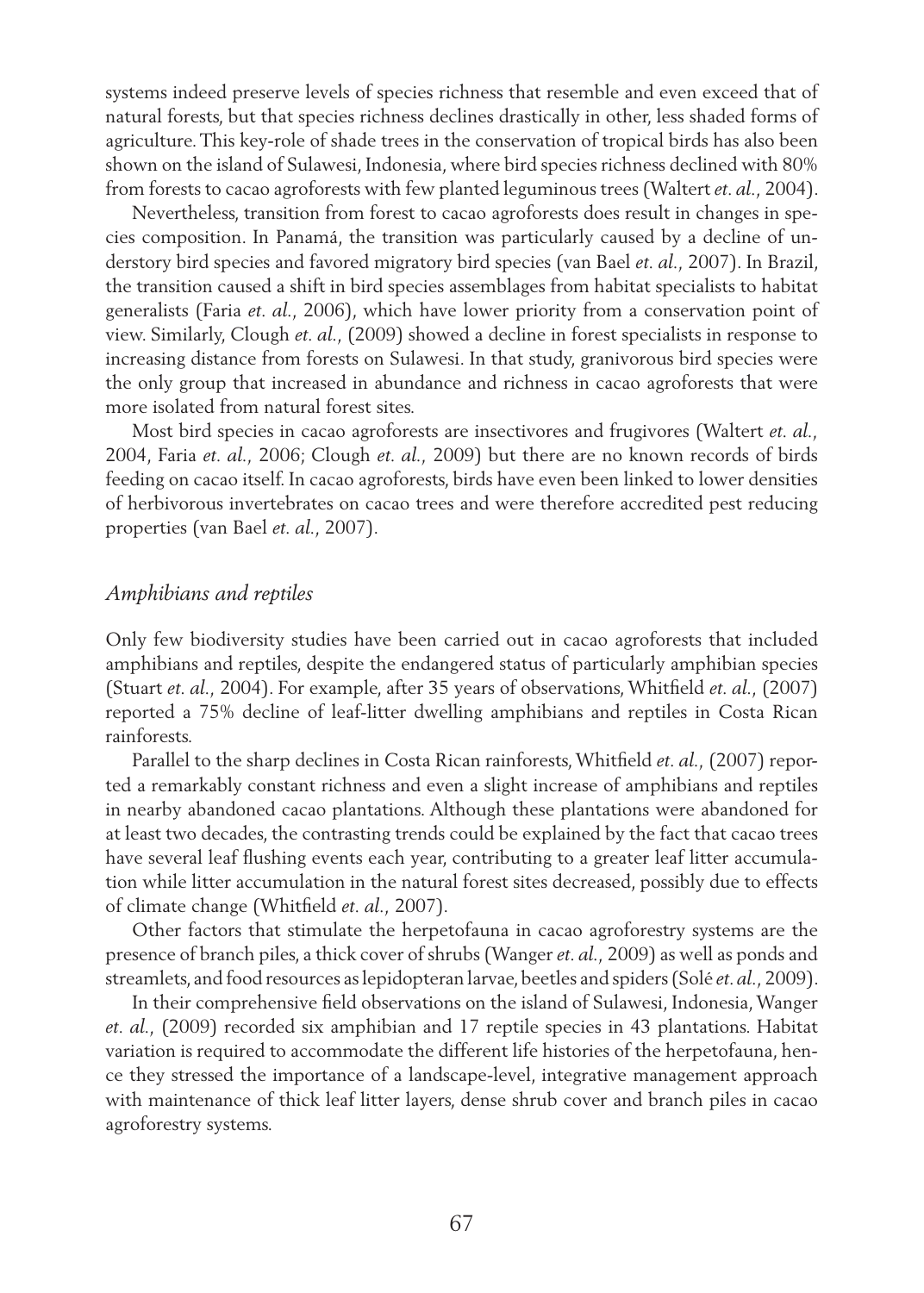For the conservation of native forest herpetofauna, the presence of nearby forest sites is of key importance. Faria *et. al.,* (2007) reported high proportions of native forest lizards and frogs in the Brazilian "cabruca" cacao agroforests, but the amount of forest species declined in landscapes where such "cabrucas" dominated above rainforests.

### *Insects*

With estimated millions of species of which the majority still has to be described, tropical insects make up the most species rich component of the world's biodiversity (Novotny *et. al.,* 2002). This unequalled richness is reflected in the fauna of cacao agroforestry systems as well. Room (1971) observed no less than 240 species of litter and tree dwelling ants in an acre of a Ghanaian cacao agroforestry system. On the island of Sulawesi, over hundred ant species and hundreds of beetle species were found dwelling the canopy of cacao trees in a single valley (Bos *et. al.,* 2007, 2009). In comparison with other forms of land-use, such as annual crops and oil palm plantations, richness of cacao agroforestry systems is high (Bos *et. al.,* 2006) and can be comparable with that of rainforests (Bos *et. al.,* 2007).

Insects provide several key functions in tropical agroecosystems. High numbers of insect species feed on cacao trees, but their most important natural enemies are insects as well (Entwistle, 1972) and they are an important food resource for animals higher up the foodweb (Van Bael *et. al.,* 2007; Solé *et. al.,* 2009). Cacao is pollinated by tiny midges (Entwistle, 1972) and also intercropped fruit crops are primarily pollinated by insects that naturally occur in the agroecosystem or its surroundings (Hoehn *et. al.,* 2008).

Several management aspects have an impact on insect richness directly by affecting resources or indirectly through microclimatic changes and changes in species assemblages. The ceratopogonid midges that pollinate cacao depend on moist habitats rich of rotting plant material, where they breed, feed and remain during the day (Entwistle, 1972). Such substrates are compared to less intensified shaded agroforestry systems and lowland rainforests rare in cacao mocultures that are frequently cleaned. This could explain pollinator deficits on cacao plantations. Management that controls the availability of nesting habitats for midges can play an important role in local increases of pollinator abundances (Young, 1982).

Although cacao agroforests can easily be as rich in insect species as nearby natural forest sites (Bos *et. al.,* 2007, Delabie *et. al.,* 2007), species assemblages have been found to differ between natural forests and cacao agroforests and between differently shaded cacao agroforests. On Sulawesi, Indonesia, Bos *et. al.,* (2007) found changes in beetle species compositions from cacao agroforests with shade tree stands that consisted of trees remaining from the previous forest cover towards agroforests with planted shade tree stands. The difference was primarily caused by an increase in abundance of herbivore and xylobiont beetle species in the agroforests with planted shade (Bos MM and B Büche, unpublished data). This is in support of Klein *et. al.,* (2002) reporting that predator-prey ratios in the entomofauna changed with intensifying land-use, where herbivores increased and entomophagous species decreased.

Bos *et. al.,* (2007) found an almost complete species turnover from nearby natural forests to the cacao agroforests. This, and the fact that information on the distribution of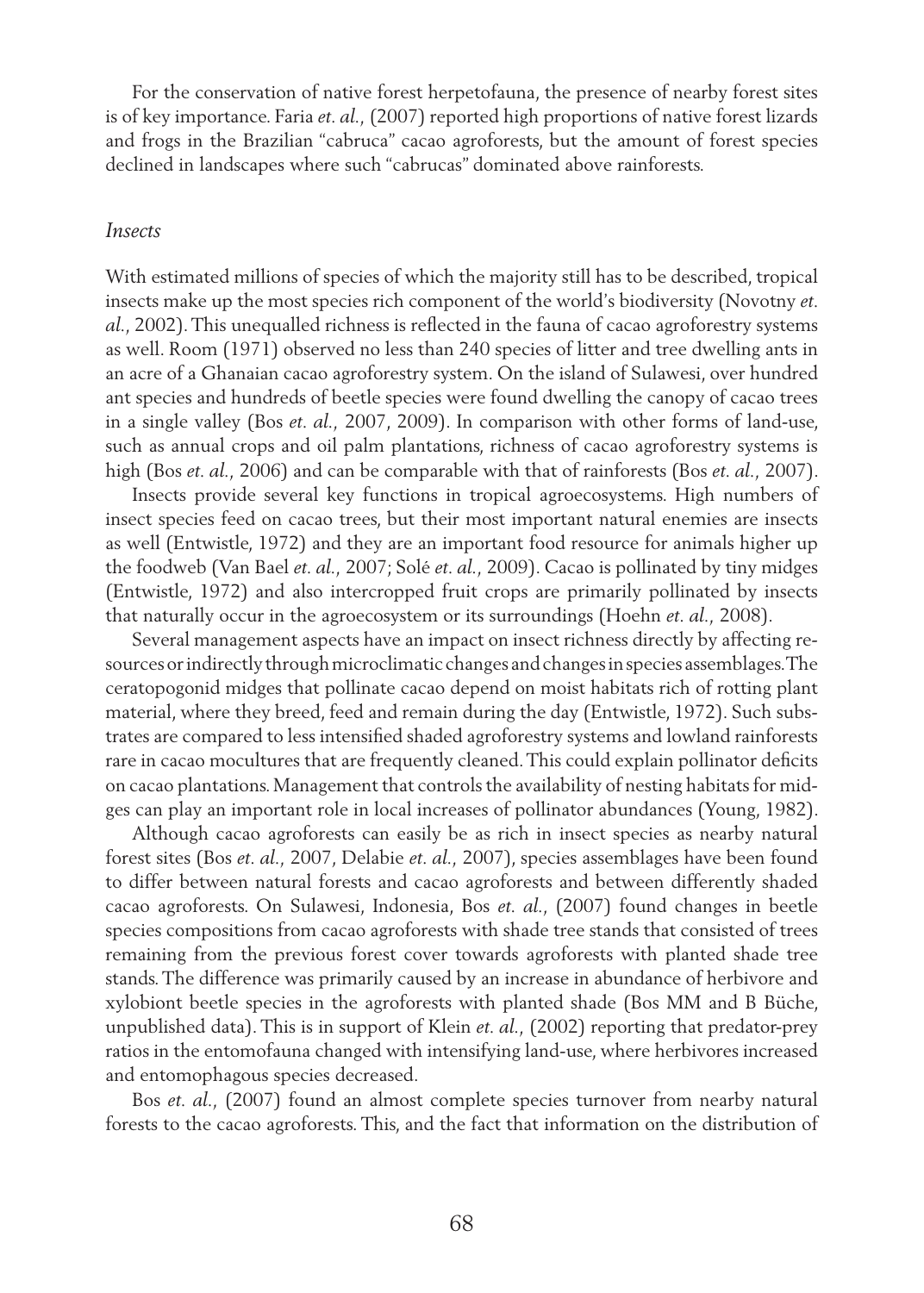the vast majority of tropical beetles is still lacking, makes it difficult to evaluate the true value of the cacao agroforests for preserving locally native beetle fauna.

Ants are a species rich and ecologically important group of insects that are directly affected by changes in agroforestry management, for example by altered resource and nest site availability (Armbrecht *et. al.,* 2004), but also indirectly through a complex interplay between the microclimate and subsequent changes in the species composition (the "ant mosaic"). Delabie *et. al.,* (2007) found that a Brazilian cacao agroforest with a species poor stand of shade trees harbored a high proportion of forest ants when compared with other tropical agroecosystems and urban habitats. Similarly, Bos *et. al.,* (2007) found that about half of the ant species in Indonesian cacao agroforests also occurred in nearby forest sites, but its proportion decreased with decreasing shade cover.

Shade management affects the microclimate (light, temperature, humidity) in that shade thinning leads to increased light throughfall in the understory, increased temperatures and decreased humidity (Dietz *et. al.,* 2006). Ant species differ greatly in their response to changes in the microclimate after shade tree removal. Some ant species cope better with these altered microclimate than others (Bos *et. al.,* 2008; Wielgoss *et. al.,* 2010), for example by increasing reproduction rates, territorial activity and foraging. Ant species that cope well with such habitat changes are generally common in antropogenically disturbed habitats ("tramp ant species" *e.g*.; Rizali *et. al.,* 2009). Bos *et. al.,* (2008) recorded the yellow crazy ant (*Anoplolepis gracilipes*) in Indonesian cacao plantations, which is one of the most widespread invasive tramp ant species, its introduction linked to significant ecosystem changes and local extinctions of ants, birds and reptiles (Hill *et. al.,* 2003; O'Dowd *et. al.,* 2003). Its presence was stimulated by lower shade tree density and was related to decreases in the number of forest ant species in cacao canopies (Bos *et. al.,* 2009).

### *Soil fauna*

Soil fauna has reached little attention in biodiversity research as it has received little conservation priority. However, functioning soil ecosystems are crucial for proper functioning of the agroecosystem, eventually resulting in sustainable crop productivity. For the cocoa production cycle, soil quality and soil fertility may well be the most important environmental factor facilitating productivity, even more effective and certainly more sustainable than removal of shade trees.

In an experimental approach, Molina-Murguía *et. al.,* (2009) improved the quality of top soil in cacao agroforestry systems by applying several earthworm species and composted organic waste from cocoa production. Such functions of soil biodiversity are particularly important for the many smallholder farmers that do not have the means to invest in agrochemicals and productivity depends solely on the natural processes that affect soil quality and fertility.

Da Silva Moço *et. al.,* (2009) investigated the soil and litter fauna of the Brazilian "cabrucas" and found a positive relation between the thickness of the litter layer and the amount of soil fauna. In Cameroon, Norgrove *et. al.,* (2009) found that the use of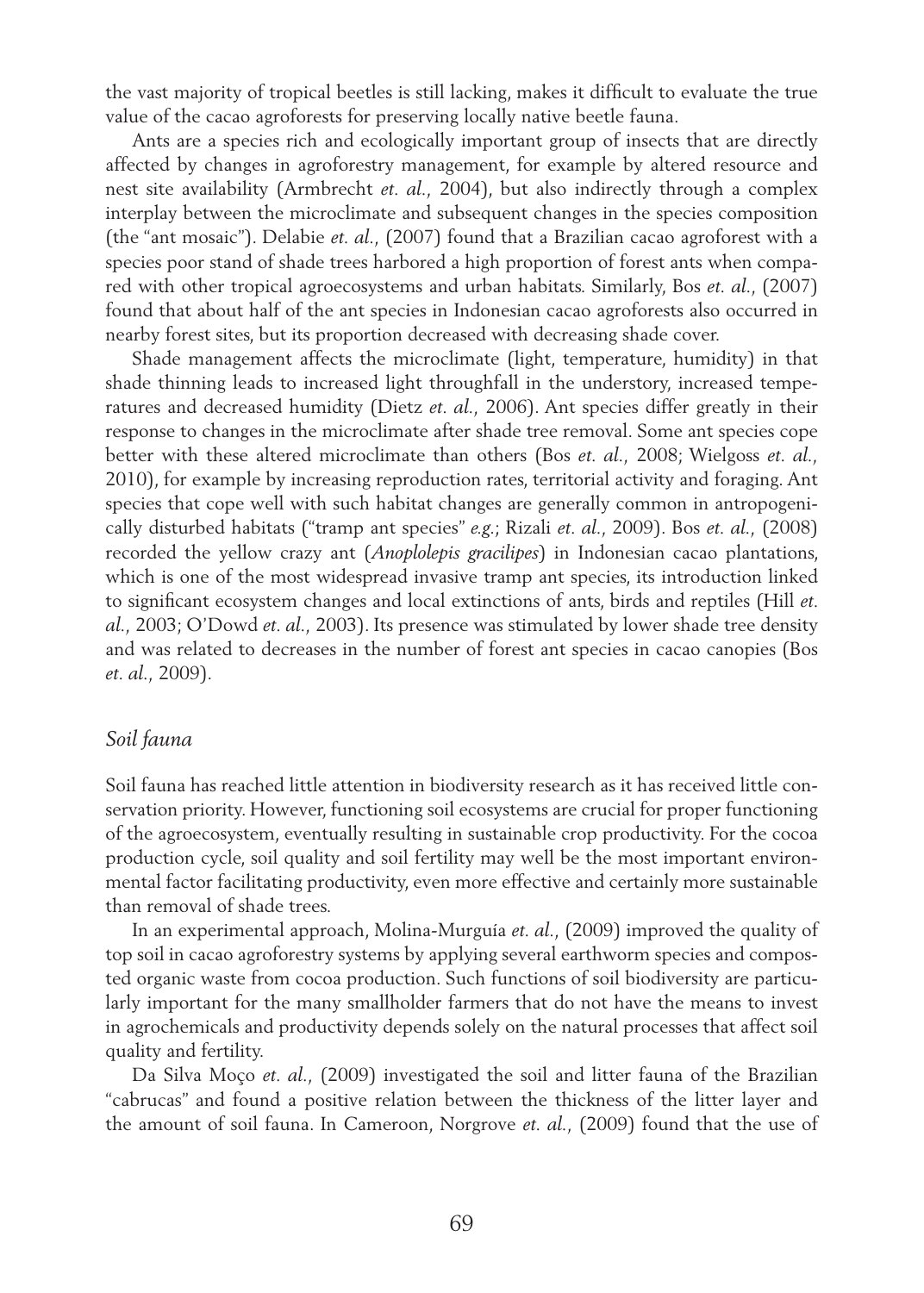fungicides, which are used against some common cacao diseases, negatively affected the earthworm populations. Earthworm densities were comparable in rainforests and in cacao agroforests  $(81 \text{ and } 80 \text{ m}^2 \text{ respectively})$  without the use of pesticides, whereas density decreased in agroforests where fungicides were used.

### Discussion

Tropical landscapes are dominated by decades of rapid deforestation and are still undergoing further habitat degradation (Millennium Ecosystem Assessment, 2005), which poses a major threat to the immense biodiversity to tropical rainforests (*e.g*., Sodhi *et. al.,* 2004). In such landscapes, agroforestry systems can be of importance for providing habitat to flora and fauna that are characteristic to the regional forest biodiversity (Bhagwat *et. al.,* 2008). Since the 1990s, a still increasing body of scientific literature has illustrated that for all major plant and animal groups, cacao agroforestry systems indeed harbor levels of species richness that resemble that of primary rainforests, as long as dense and diverse stands of shade trees are maintained that include native tree species.

As any introduction of an agroecosystem into previously undisturbed natural areas, also conversion of natural forests into cacao agroforestry systems causes high species turnover. However, compared with more drastic conversions into, for example, oil palm plantations (see Bhagwat *et. al.,* this volume) and annual crops and pastures, still considerable proportions of native flora and fauna can persist in cacao agroforestry systems. This is underlined by the observations of endangered mammal species that were still supported in cacao agroforestry systems with dense and diverse shade tree stands. For most groups such as mammals, birds, and epiphytes, habitat generalists were less affected and even supported by habitat changes, than habitat specialists that are predominatly found in undisturbed forests. Similarly, native and endemic species have shown high sensitivity to forest conversion into cacao agroforests and subsequent agricultural intensification whereas non-native species tended to profit from these habitat modifications. Invasive, non-native species were even implied as driver of further changes in the supported biodiversity (Bos *et. al.,* 2009). Furthermore, trophic groups can differ in their response to the introduction of cacao agroforestry and related changes in management. For example, frugivorous and nectarivorous bird species were particularly sensitive to decreasing shade tree diversity and density in Indonesian cacao agroforestry systems (Clough *et. al.,* 2009).

However, reports on shifts in species compositions are limited to relatively well-known animal groups or single invasive species of which their natural habitat and distribution are known. From species rich groups, such as beetles and non-vascular epiphytes, too little is known of the natural habitat and distribution of the majority of species, which complicates the evaluation of the conservation potential of cacao agroforestry systems for native biodiversity.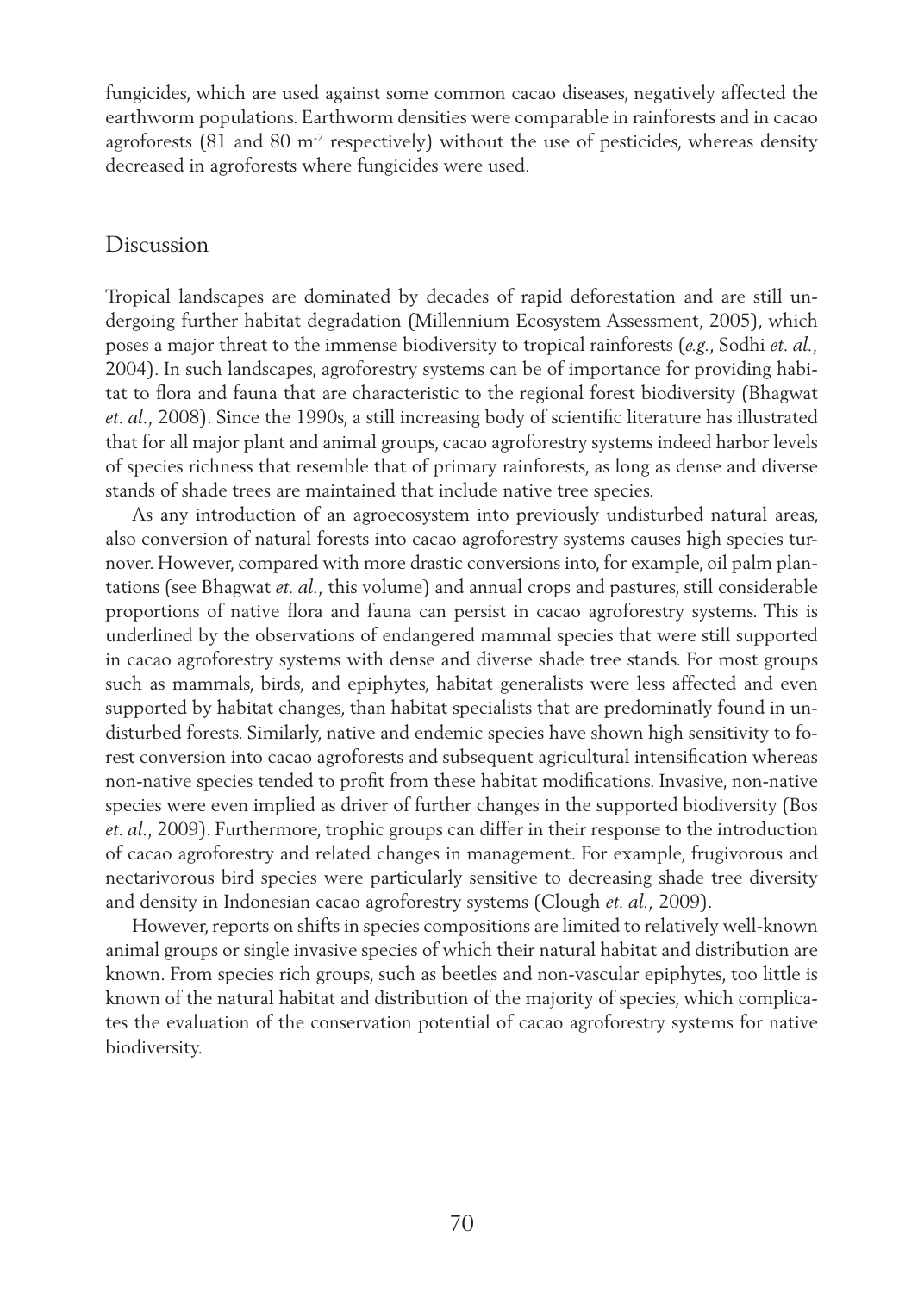### Management implications

Dense shade tree stands that consist at least in part of native tree species or trees that remain from the previous forest cover are the basis of agroforestry management aimed at supporting the highest species richness as well as high proportions of native flora and fauna. Shade trees do not only support high levels of biodiversity, but are as well beneficiary to the overall sustainability of the agroecosystem. Shade removal does increase photosynthetic activity of cacao trees, thereby increasing its productivity, but shade trees also affect nutrient cycles positively to assure longer term availability of minerals to the cacao tree (Beer, 1988). Additionally, shade trees have been related, directly or indirectly, to the natural control of pest outbreaks (Beer *et. al.,* 1998) and to the adaptability of agroecosystems to the adverse effects of climate changes (Verchot *et. al.,* 2007). Besides the benefits to the farmers, shade trees provide environmental services, such as carbon storage and sequestration, which in addition to biodiversity conservation are appreciated particularly by consumers in western countries.

Other local management aspects that facilitate the support of native biodiversity in general and that of local species in particular are those that affect the leaf litter and herb layer, the presence of ponds and streamlets, and piles of dead wood and branches. In general, intensive management includes the regular removal of weeds and leaf litter, which should be discouraged in order to stimulate the conservation of leaf litter fauna that harbors native amphibians and reptiles. The maintenance of ponds, streamlets and piles of dead wood is of importance for amphibians and reptiles, as well as their prey (primarily invertebrates).

Cacao agroforestry management aimed at (native) biodiversity, calls for approaches at the landscape level. Mosaics of forest patches and cacao agroforests were found to harbor higher amounts of native biodiversity than larger scale cacao agroforestry landscapes without undisturbed forest patches. Moreover, particularly groups such as birds and mammals depend on the proximity of natural forests, which further argues for a landscape level approach in which sustainable agroforestry management is combined with the preservation of natural forests and undisturbed (secondary) forest patches.

Although some leguminous shade tree species are purposefully planted for their fertilizing properties, the wide variety of other management tools that benefit biodiversity and the agroecosystem as a whole are rarely applied in cacao extension programmes and mostly depend on extra revenues generated by the cocoa supply chain ("payments for environmental services"; Wunder, 2007). To date, the existence of heterogeneous and biodiverse agroecosystems primarily depends on extensive management that results from, for example, poor market access (Sonwa *et. al.,* 2007), young plantation age (Bos *et. al.,*  2007) or abandonment after pest outbreaks (Sambuichi and Haridasan, 2007). As such, these valuable "chocolate forests" are temporary and condemned to change into less diverse systems as long as farmers are not able to fully profit from the ecological or economic benefits through extra revenues.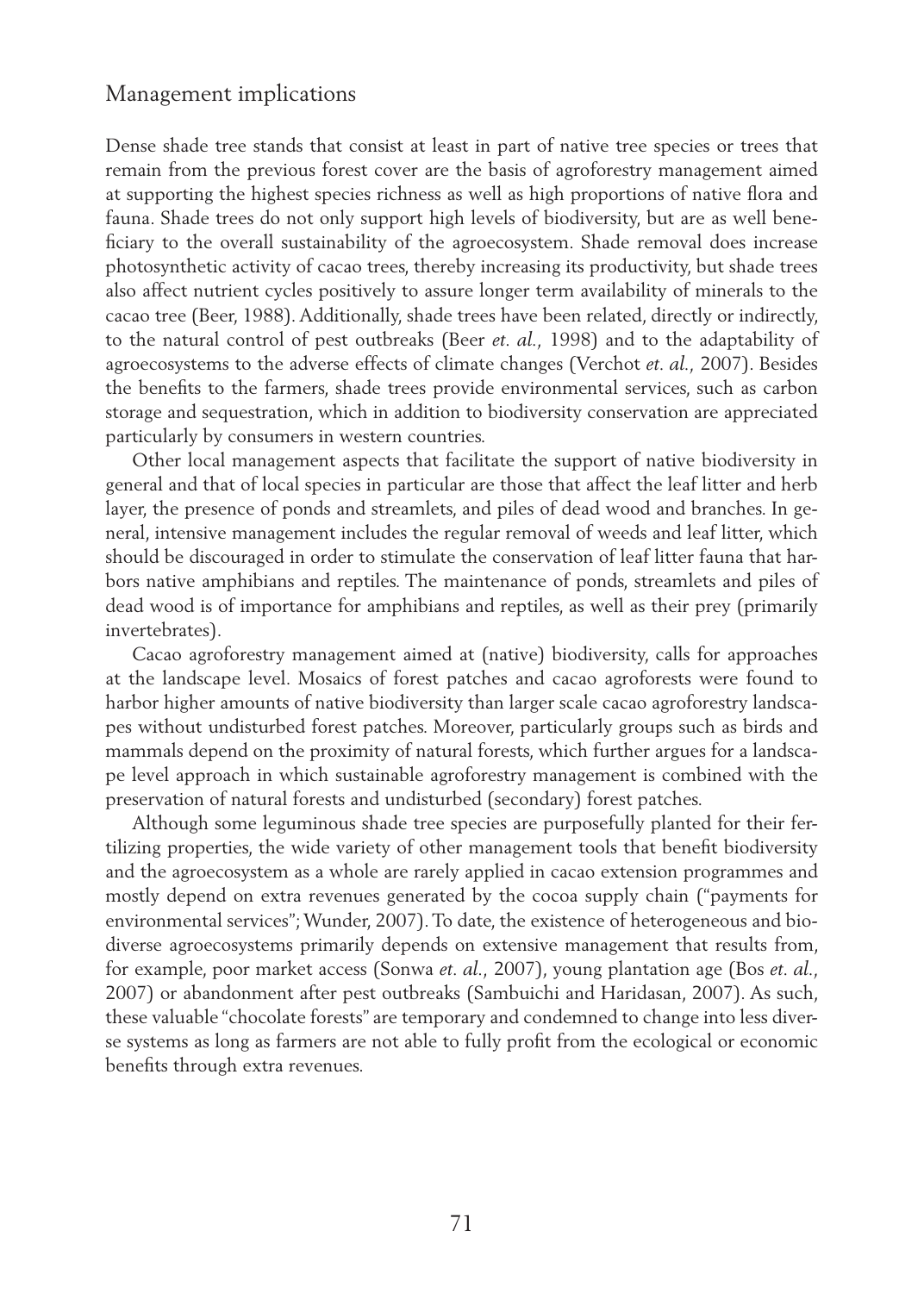# Research challenges

In the scientific literature, there is consensus that cacao agroforestry systems with dense and diverse shade tree stands do harbor high levels of species richness. However, particularly for species rich animal and plant groups, such as insects and non-vascular epiphytes, the lack of taxonomic and ecological information at the species level makes it challenging to assess the true value of such agroecosystems for native and endemic flora and fauna. For example, numerous tropical insect and epiphyte species are to date only known from biodiversity studies in cacao agroforests, their natural habitat and distribution unlikely to ever be disclosed. Taxonomic work and tropical biodiversity inventories should include pristine habitats as well as cacao agroforests in order to build upon the knowledge base of the immense tropical biodiversity, which is currently still lacking for the majority of flora and fauna.

Alternatively, indicator species or groups of species may be used to predict patterns in other elements of the local and regional biodiversity that are, for example, less easy or more expensive to investigate. Because the costs of biodiversity research varies greatly between animal and plant groups (Kessler *et. al.,* 2011), several biodiversity studies have used multi-taxa approaches to assess the extent to which patterns in one group can predict those in others (Kessler *et. al.,* 2009 and references therein). Despite the evident importance of shade tree stands for almost all plant and animal groups, few direct relationships have been found between shade tree species richness and, for example, birds and bats (Faria *et. al.,* 2006; Clough *et. al.,* 2009). Relationships appear to be more complex within animal, plant groups and characteristics of the microhabitat, which to date are rarely included in studies. More research is needed on the dependence of animal and plant groups on aspects of the agroecosystem in order to identify the links between indicator groups and their dependence on habitat qualities at the micro- to macro-scale (Kessler *et. al.,* 2009). For example, for the extremely species rich beetles, relationships with shade tree stands is complex as it largely depends on the resources provided by microhabitats within those trees, such as dead wood (MM Bos and B Büche, personal observations).

Despite the detailed knowledge available on shade tree properties (*e.g.*, Asare, 2006) and the benefits for agroforestry systems, shade tree management still tends to tree removal rather than shade maintenance. Shade removal leads to increased photosynthetic activity, thus increasing productivity (Zuidema *et. al.,* 2005), but the more complex interplay between shade trees, environmental factors and, ultimately, the productivity of cacao tree still remains poorly understood.

A major impediment to the conservation of biodiversity in cacao agroforestry systems is the complexity of the cocoa supply chain. The millions of farmers that grow cacao throughout the humid tropics are poorly organized and most live in poverty. Besides soil depletion and pest outbreaks, socio-economic developments are the major driver of the cut-and-run cocoa production cycles that drive land-use intensification and agricultural expansion into natural habitats. Organizing smallholder farmers is complex but possible (Elzakker and Eyhorn, 2010), and certainly necessary for conservation strategies to succeed. Regional smallholder farmer organisations can allow better access to new market developments such as payments for environmental services (Wunder, 2007) and other developments of sustainable agroforestry.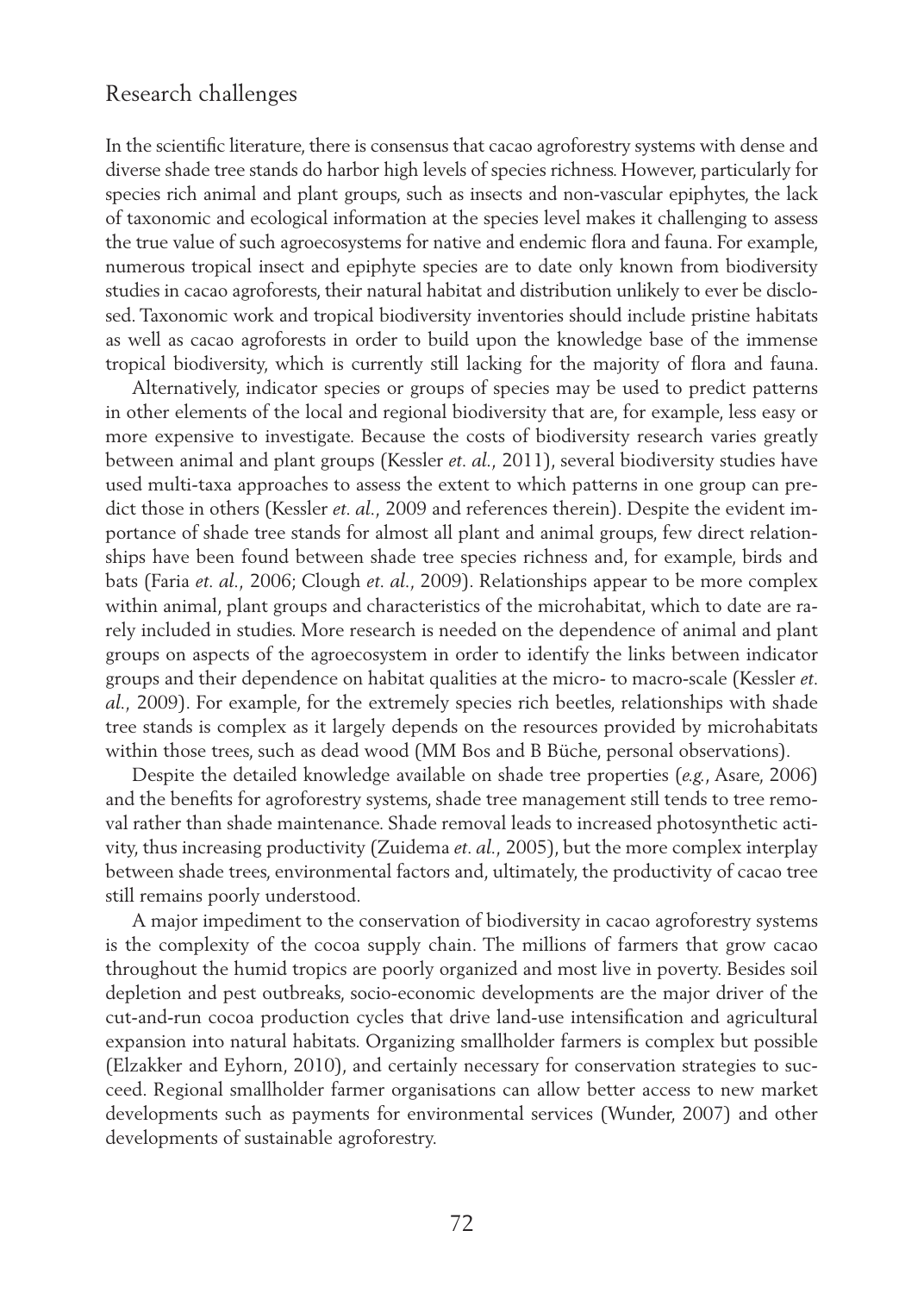Where cacao agroforestry is introduced into pristine habitats, it is an important driver of forest degradation and deforestation, but the introduction of sustainable shade tree management can make cacao agroforestry an important agent of reforestation. The positive effects of shade tree management on soil fertility and pest outbreaks may hold the key to break the current cocoa production cycles and facilitate the conservation of valuable tropical biodiversity in agroforestry systems.

## References

- Achard F, HD Eva, HJ Stibig, P Mayaux, J Gallego, T Richards and JP Malingreau (2002) Determination of deforestation rates of the world's humid tropical forests. Science 297: 999– 1002.
- Arlet ME and F Molleman (2010) Farmers' perceptions of the impact of wildlife on small-scale cacao cultivation at the northern periphery of Dja faunal reserve, Cameroon. African Primates 7: 27-34.
- Armbrecht I, I Perfecto and J Vandermeer (2004) Enigmatic biodiversity correlations: ant diversity responds to diverse resources. Science 304: 284-286.
- ALBRECHT A AND ST KANDJI (2003) Carbon sequestration in tropical agroforestry systems. Agriculture, Ecosystems and Environment 99: 15-27.
- Anhar A (2005) The role of biological nitrogen fixation in the cacao agroforestry system in Central Sulawesi Indonesia. Center for Development Reseacrh (ZEF), University of Bonn, Ecology and Development Series 27: 1-118.
- ANDERSSON M AND SR GRADSTEIN (2005) Impact of management intensity on non-vascular epiphyte diversity in cacao plantations in western Ecuador. Biodiversity and Conservation 14:1101-1120.
- Asare R (2006) Learning about neighbour trees in cocoa growing systems: a manual for farmer trainers. Danish Centre for Forest, Landscape and Planning, Forest and Landscape Development and Environment Series no. 4-2006: 1-80.
- BEER J, R MUSCHLER, D KASS AND E SOMARRIBA (1998) Shade management in coffee and cacao plantations. Agroforestry Systems 38: 139-164.
- Beer J (1988) Litter production and nutrient cycling in coffee (*Coffea arabica*) or cacao (*Theobroma cacao*) plantations with shade trees. Agroforestry Systems 7: 103-114.
- Bhagwat SA, KJ Willis, HJB Birks and RJ Whittaker (2008) Agroforestry: a refuge for tropical biodiversity? Trends in Ecology and Evolution 23: 261-267.
- Bhat SK, CPR Nair and DN Mathew (1981) Mammalian pests of cocoa in South India. Tropical Pest Management 27: 297-302.
- Bos MM, JM Tylianakis, I Steffan-Dewenter and T Tscharntke (2008) The invasive yellow crazy ant in Indonesian cacao agroforests and the decline of forest ant diversity. Biological Invasions 10: 1399-1409.
- BOS MM, I STEFFAN-DEWENTER AND T TSCHARNTKE (2007) The contribution of cacao agroforests to the conservation of lower canopy ant and beetle diversity in Indonesia. Biodiversity and Conservation 16: 2429–2444.
- Bos MM, P Höhn, S Saleh, B Büche, D Buchori, I Steffan-Dewenter and T Tscharntke (2007) Insect diversity responses to forest conversion and agroforestry management. In: Tscharntke T, C Leuschner, E Guhardja, and M Zeller (eds) The stability of tropical rainforest margins: linking ecological, economic and social constraints of land use and conservation. Springer Verlag, Berlín, pp 279-296.
- Cassano CR, MCM Kierulff and AG Chiarello (2011) The cacao agroforests of the Brazilian Atlantic forest as habitat for the endangered maned sloth *Bradypus torquatus*. Mammalian Biology 76: 243-250.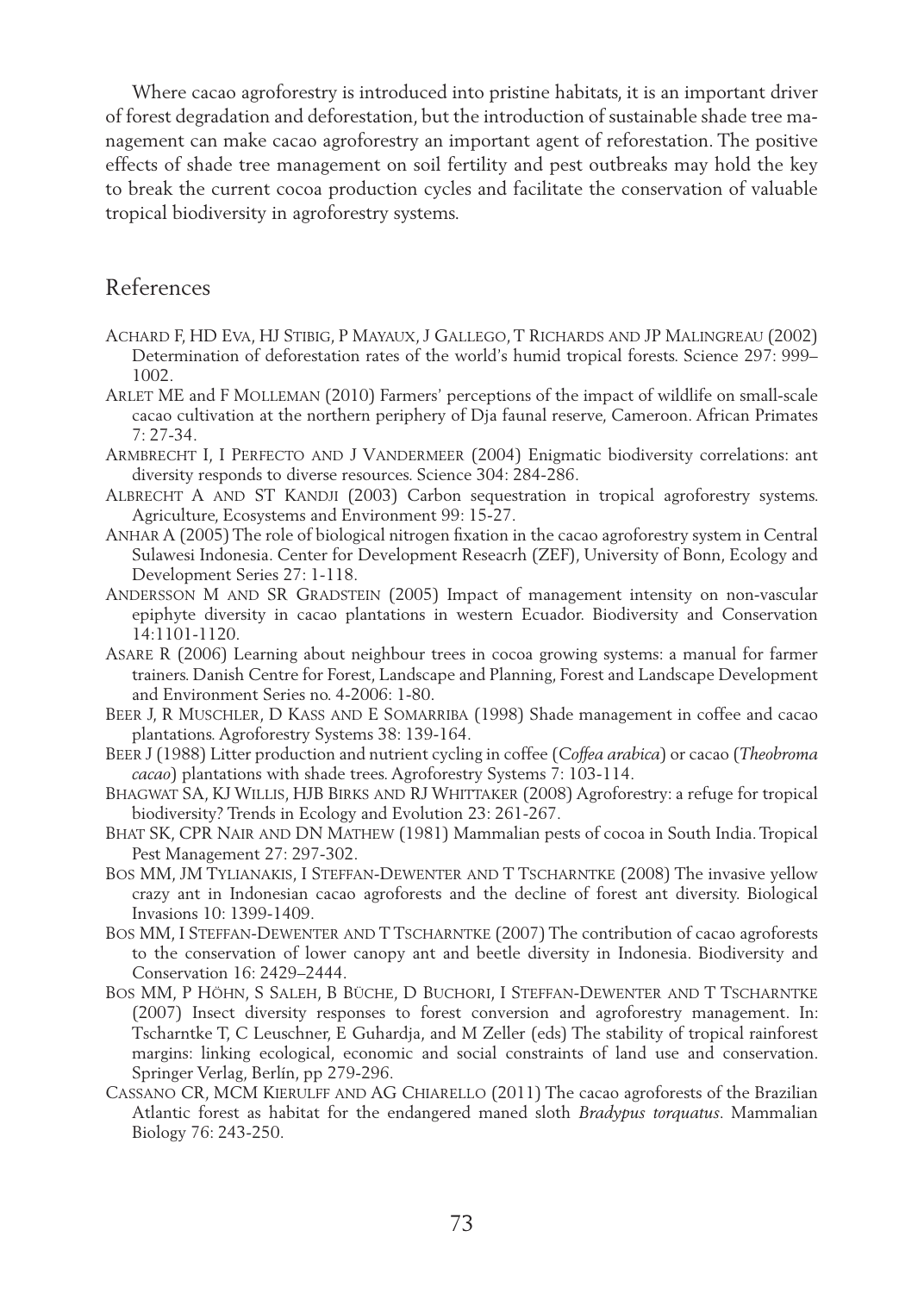- Clough Y, DD Putra, R Pitopang and T Tscharntke (2009) Local and landscape factors determine functional bird diversity in Indonesian cacao agroforestry. Biological Conservation 142: 1032-1041.
- Da Silva Moço MK, EF Da Gama-Rodrigues, AC Da Gama-Rodrigues, RCR Machado and VC Baligar (2009) Soil and litter fauna of cacao agroforestry systems in Bahia, Brazil. Agroforestry Systems 76: 127-138.
- Delabie JHC, B Jahyny, I Cardoso Do Nascimento, CSF Mariano, *et. al.,* (2007) Contribution of cocoa plantations to the conservation of native ants (Insecta: Hymenoptera: Formicidae) with a special emphasis on the Atlantic Forest fauna of southern Bahia, Brazil. Biodiversity and Conservation 16: 2359-2384.
- DIETZ J, D HÖLSCHER, C LEUSCHNER AND HENDRYANTO (2006) Rainfall partitioning in relation to forest structure in differently managed montane forest stands in Central Sulawesi, Indonesia. Forest Ecology and Management 237: 170-178.
- Elzakker B Van and F Eyhorn F (2010) The organic business guide: Developing sustainable value chains with smallholders. International federation of Organic Agriculture Movements, Bonn.
- ENTWISTLE PF (1972) Pests of cocoa. Longman, London.
- FARIA D, RR LAPS, J BAUMGARTEN AND M CETRA (2006) Bat and bird assemblages from forests and shade cacao plantations in two contrasting landscapes in the Atlantic Forest of southern Bahia, Brazil. Biodiversity and Conservation 15: 587-612.
- Faria D and J Baumgarten (2007) Shade cacao plantations (*Theobroma cacao*) and bat conservation in southern Bahia, Brazil. Biodiversity and Conservation 16: 291-312.
- Fish D and S Soria (1978) Water-holding plants (Phytotelmata) as larval habitats for ceratopogonid pollinators of cacao in Bahia, Brazil. Revista Theobroma 8: 133-146.
- GENTRY AH AND C DODSON (1987) Contribution of non-trees to species richness of a tropical forest. Biotropica 19: 149-156.
- Gradstein SR, M Kessler and G Rpitopan (2007) Tree species diversity relative to human land uses in tropical rain forest margins in Central Sulawesi. In: Tscharntke T, C Leuschner, E Guhardja, M Zeller (eds) The stability of tropical rainforest margins: linking ecological, economic and social constraints of land use and conservation. Springer Verlag, Berlin, pp 321-334.
- Haro-Carrión X, T Lozada, H Navarrete and GHJ De Koning (2009) Conservation of vascular epiphyte diversity in shade cacao plantations in the Chocó region of Ecuador. Biotropica 41: 520-529.
- HILL M, K HOLM, T VEL, NJ SHAH AND P MATYOT (2003) Impact of the introduced crazy ant *Anoplolepis gracilipes* on Bird Island, Seychelles. Biodiversity and Conservation 12: 1969- 1984.
- HOEHN P, T TSCHARNTKE T, JM TYLIANAKIS AND I STEFFAN-DEWENTER (2008) Functional group diversity of bee pollinators increases crop yield. Proceedings of the Royal Society: Biological Sciences 275: 2283–2291.
- Huerta E, J Rodriguez-Olan, I Evia-Castillo, E Montejo-Meneses, M De La Cruz-Mondragon *et al.,* (2007) Earthworms and soil properties in Tabasco, México. European Journal of Soil Biology 43: S190-S195.
- Icco (2008) International Cocoa Organization: Annual Report 2008/2009. London.
- Kelly DL, G O'donovan, J Feehan, S Murphy, S O Drangeid *et. al.,* (2001) The epiphyte communities of a montane rain forest in the Andes of Venezuela: patterns in the distribution of the flora. Journal of Tropical Ecology 20: 643-666.
- Kessler M, S Abrahamczyk, M Bos, D Buchori and DD Putra *et. al.,* (2009) Alpha and beta diversity of plants and animals along a tropical land-use gradient. Ecological Applications 19: 2142-2156.
- Kessler M, SAbrahamczyk, M Bos, D Buchori and DD Putra *et. al.,* (2011) Cost-effectiveness of plant and animal biodiversity indicators in tropical forest and agroforest habitats. Journal of Applied Ecology 48: 330-339.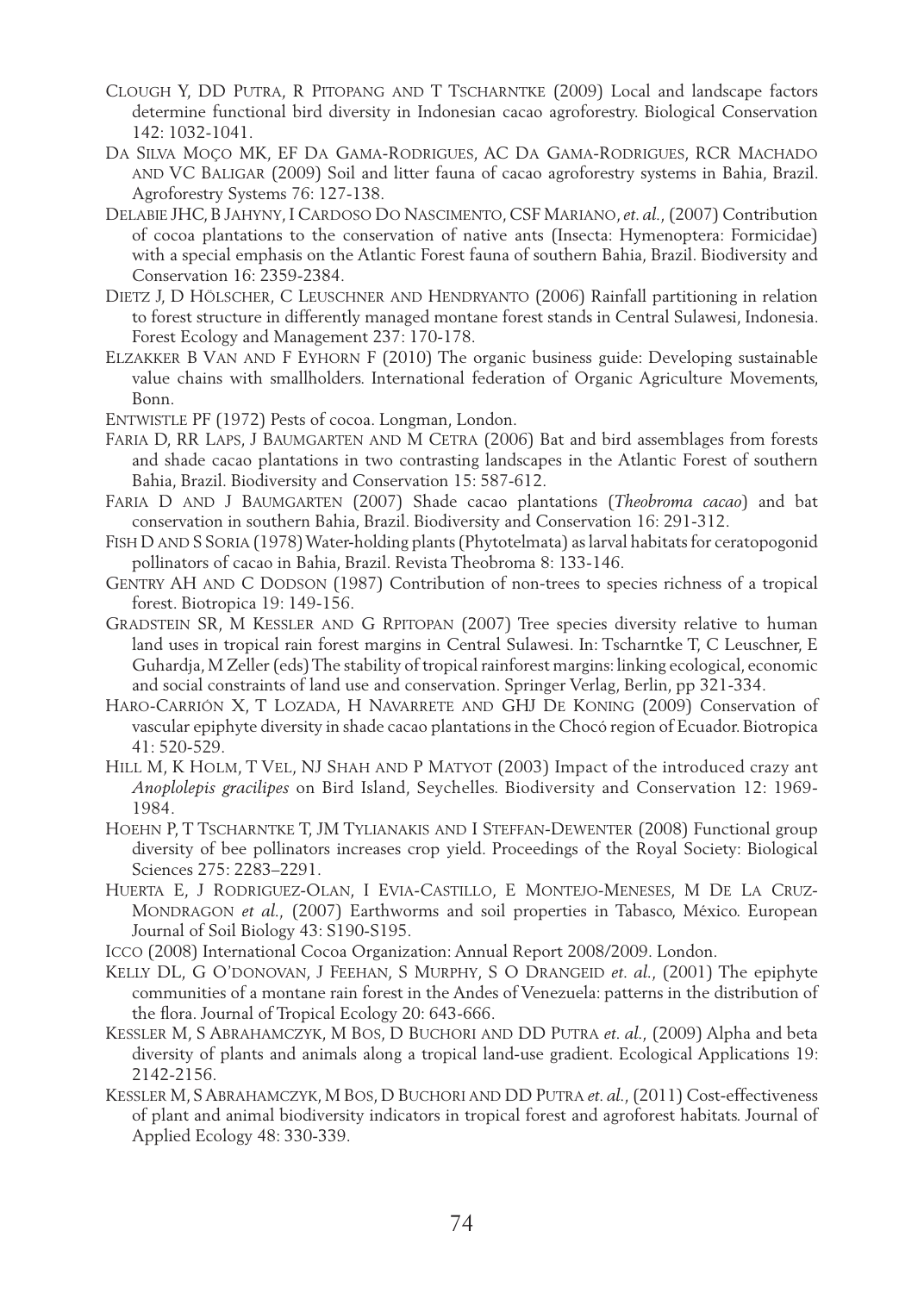Kress WJ (1986) The systematic distribution of vascular epiphytes: an update. Selbyana 9: 2-22.

Millennium Ecosystem Assessment (2005) Ecosystems and human well-being: synthesis. Island Press, Washington, DC.

- Molina-Murguía JFF, N E García-Calderón and GA Martín (2009) Cocoa industrial debris composting in soil and earthworm breeding. Compost Science and Utilization 17: 197-204.
- Muñoz D, A Estrada, E Naranjo and S Ochoa (2006) Foraging ecology of howler monkeys in a cacao (*Theobroma cacao*) plantation in Comalcalco, México. American Journal of Primatology 68: 127-142.
- NORGROVE L, C CSUZDI, F FORZI, M CANET AND J GOUNES (2009) Shifts in soil faunal community structure in shaded cacao agroforests and consequences for ecosystem function in Central Africa. Tropical Ecology 50: 71-78.
- Novotny V, Y Basset, E Miller, GD Weiblen, B Bremer, L Cizek and P Drozd (2002) Low host specificity of herbivorous insects in a tropical forest. Nature 416: 841-844.
- Kessler M, S Abrahamczyk, MM Bos, D Buchori, DD Putra *et. al.,* (2011) Cost-effectiveness of plant and animal biodiversity indicators in tropical forest and agroforest habitats. Journal of Applied Ecology 48: 330-339.
- KRAUSS U AND W SOBERANIS (2001) Rehabilitation of diseased cacao fields in Peru through shade regulation and timing of biocontrol measures. Agroforestry Systems 53: 179-184.
- O'dowd DJ, PT Green and PS Lake (2003) Invasional 'meltdown' on an oceanic island. Ecology Letters 6: 812-817.
- Pardini R, D Faria, GM Accacio, RR Laps, E Mariano-Neto *et. al.,* (2009) The challenge of maintaining Atlantic forest biodiversity: A multi-taxa conservation assessment of specialist and generalist species in an agro-forestry mosaic in southern Bahia. Biological Conservation 142: 1178-1190.
- Rizali A, MM Bos, C Buchori, S Yamane and CH Schulze (2008) Ants in tropical urban habitats: the myrmecofauna of a densely populated area in West Java, Indonesia. Hayati 15: 77-84.
- Ruf F (2001) Tree crops as deforestation and reforestation agents: the case of cocoa in Côte d'Ivoire and Sulawesi. In: Angelsen A and D Kaimowitz (eds) Agricultural technologies and tropical deforestation. CABI Publishing, Oxon, New York, pp 291-316.
- Ruf F and G Schroth (2004) Chocolate forests and monocultures: a historical review of cocoa growing and its conflicting role in tropical deforestation and forest conservation. In: Schroth G, GAB da Fonseca, CA Harvey, C Gascon, HL Vasconcelos and AM Izac (eds) Agroforestry and biodiversity conservation in tropical landscape. Island Press, Washington DC, pp 107-134.
- Siebert SF (2002) From shade- to sun-grown perennial crops in Sulawesi, Indonesia: implications for biodiversity conservation and soil fertility. Biodiversity and Conservation 11: 1889–1902.
- Solé M, IR Dias, EAS Rodrigues, RE Marciano-J, SMJ Branco *et. al.,* (2009) Diet of *Leptodactylus ocellatus* (Anura: Leptodactylidae) from a cacao plantation in southern Bahia, Brazil. Herpetology Notes 2: 9-15.
- Sodhi NS, LP Koha, BW Brook and PKL Nga (2004) Southeast Asian biodiversity: an impending disaster. Trends in Ecology and Evolution 19: 654-660.
- Sonwa DJ, BA Nkongmeneck, SF Weise, M Tchatat, AA Adesina *et. al.,* (2007) Diversity of plants in cocoa agroforests in the humid forest zone of Southern Cameroon. Biodiversity and Conservation 16: 2385-2400.
- Sporn SG, MM Bos, M Hoffstätter-Müncheberg, M Kessler and SR Gradstein (2009) Microclimate determines community composition but not richness of epiphytic understory bryophytes of rainforest and cacao agroforests in Indonesia. Functional Plant Biology 36: 171–179.
- Stuart SN, JS Chanson, NA Cox, BE Young, ASL Rodrigues *et. al.,* (2004) Status and trends of amphibian declines and extinctions worldwide. Science 306: 1783-1786.
- Urquhart DH (1955) Cocoa. Longmans, London.
- Van Bael SA, P Bichier and R Greenberg (2007) Bird predation on insects reduces damage to the foliage of cocoa trees (*Theobroma cacao*) in western Panama. Journal of Tropical Ecology 23: 715-719.